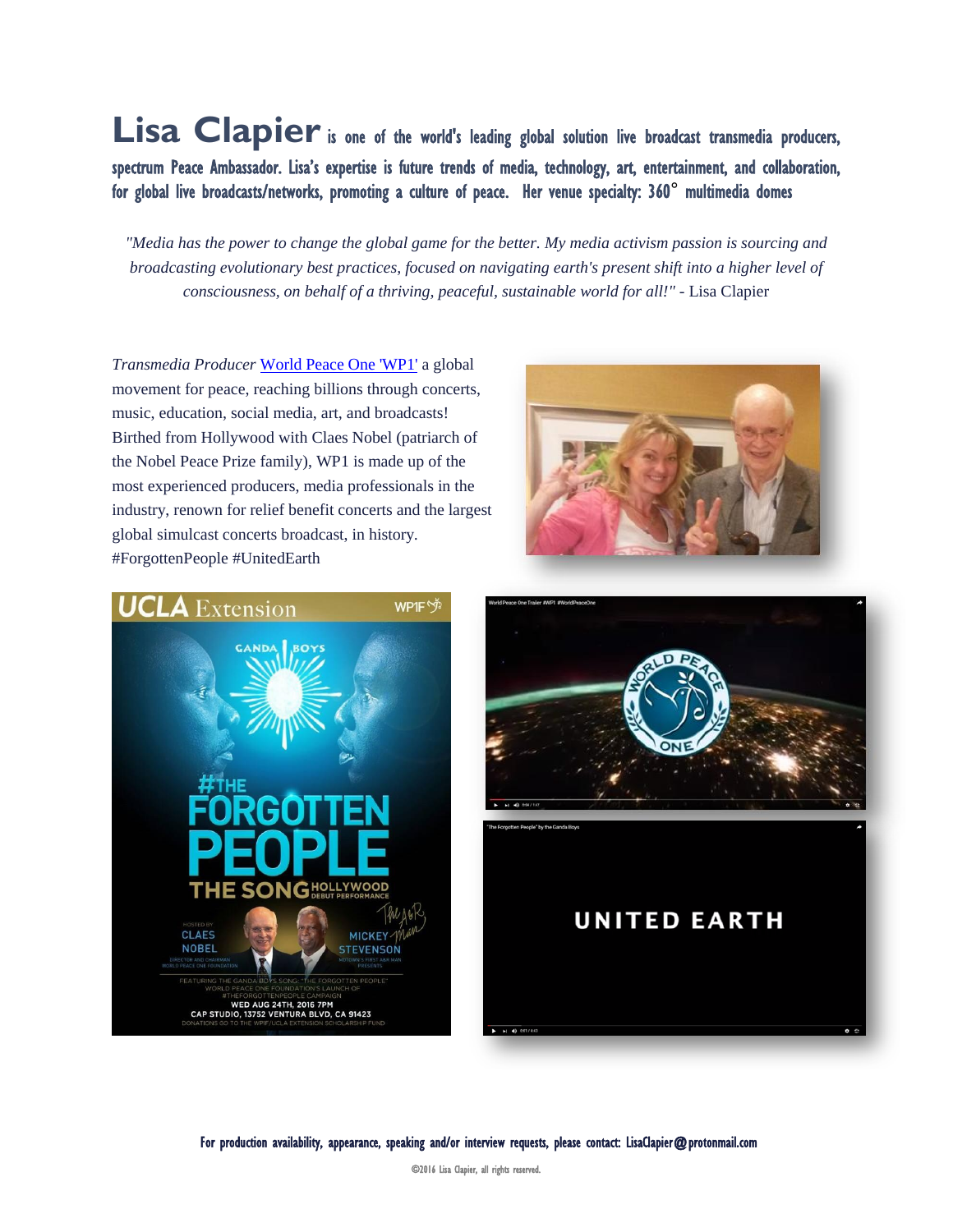*Co-Founder, Live Broadcast Transmedia Producer* [Unify](http://www.unify.org/) the largest independent, global [broadcast](http://livestre.am/132Dx) in history December 21, 2012 with 2,777,430 people participating globally in synchronized moments of prayer, meditation, & silence, in over 3,000 cities, including over 200 sacred sites. Over 100million viewers watched! From 99% to 100%, from Occupy to Unify, from Anonymous to Unanimous, Unify was the portal of all peace and Mayan calendar events December 2012. Millions of people worldwide aligned in a collective moment of silence for the first time in human history. Individuals rooted in inner peace, forming communities of peace, globally synchronized, moments of World Peace. Unifying non-violent, peaceful, harmonious action with nature's global values. Lisa has maintained a 24/7 culture of peace broadcast, since September 2011 at [UnifyEvolution.info](http://www.unifyevolution.info/) curating evolutionary best practices and solutions, facilitating a global transition, for good! The broadcasts began, as part of Princeton University's [Noosphere Global Consciousness Project.](http://noosphere.princeton.edu/)



[UnifyEvolution.info](http://www.unifyevolution.info/) Cultures of Peace, has been broadcasting the UN's [International](http://internationaldayofpeace.org/) Day of Peace since September 2011, in additional to other United Nation peace related events: World Peace and Prayer Day, Earth Day and more. Unify Evolution. info is also dedicated to broadcasting, empowering and lifting the indigenous voice by broadcasting and contributing to Standing Rock #NoDAPL, the 13 Indigenous Grandmothers, the United Indigenous Nations Council, Eagle Condor Reunions, and especially the women, grandmothers whose wisdom, compassion and sacrifice is the key to changing the world.

"We can all be the change we wish to see in the world? For truth, honor, integrity, and in solidarity as brothers and *sisters on one living planet, let's create a thriving, healed, sustainable world together where everything we experience is a beautiful exchange of love, dignity, respect, and honor!"* - Lisa Clapier

"The only way out is in! True activism begins on the inside, so you will find much of my work related to *transcendence in practical ways for living a joy-filled, purposeful life!"* - Lisa Clapier

For production availability, appearance, speaking and/or interview requests, please contact: LisaClapier@protonmail.com

©2016 Lisa Clapier, all rights reserved.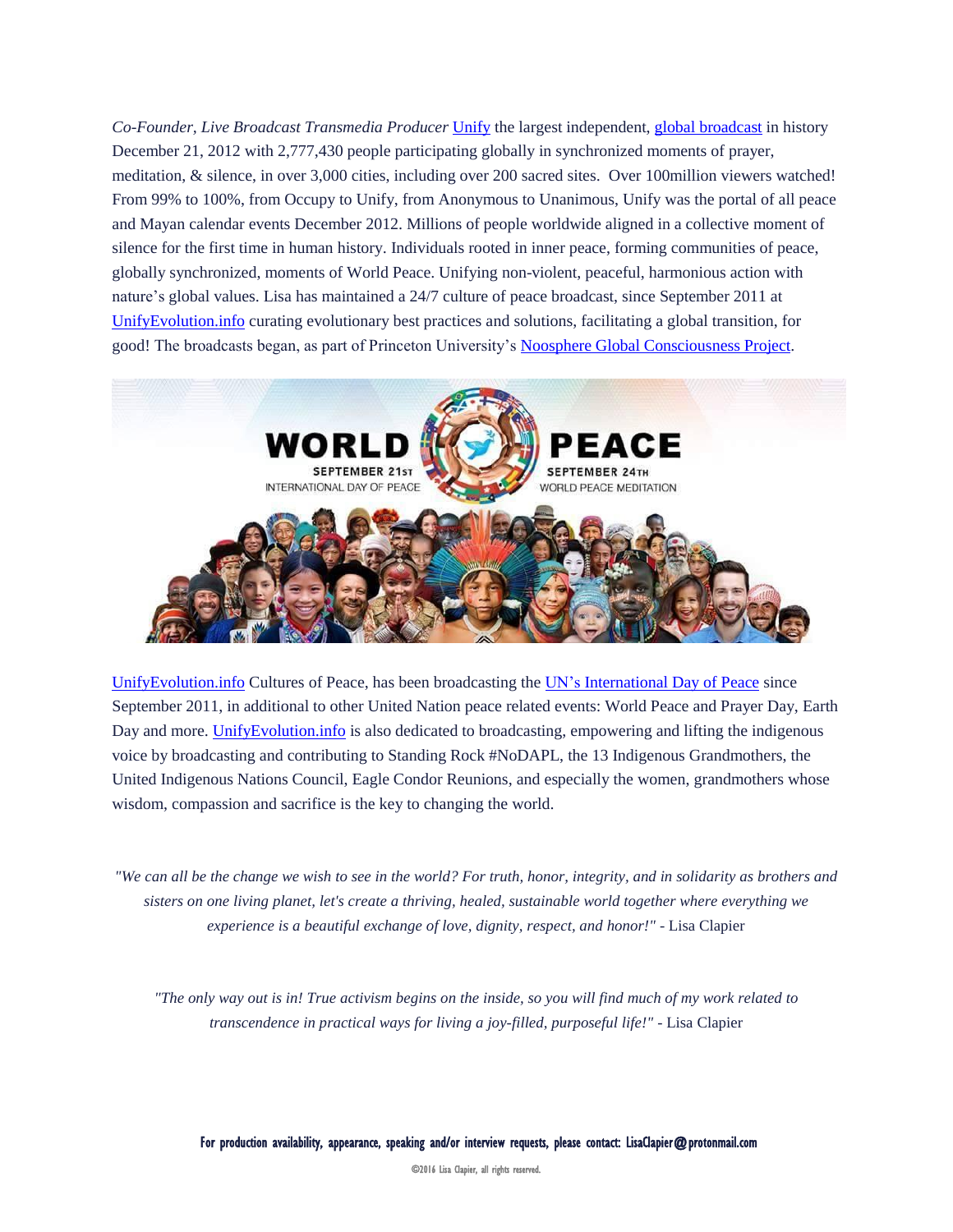*International Executive Producer, Transmedia Producer* Futures Festival 'Idea Labs' premiering innovations in futures of film, technology, art/music, environment, education, infrastructure, wellness/health, science, and transmedia solutions in facilitating a global transition, for good. Idea Labs will premiere 2017 from a city of the future (details to be announced).



*Founder* [BeautifulExchange](http://www.unifyevolution.info/beautifulexchange/) a humanitarian funding platform for 'stewards of life!' A crowd sourcing, gift exchange and sharing society funding platform, modeling a thriving world that works for all, in harmony with nature. If Paradise were on Earth now, what would it look like? The indigenous people of the planet began drumming *'for all their relations'* calling all people on the planet to unify in peace December 21, 2012. They are calling '*all people to gather around the sacred fire of life!* Beautiful Exchange curates evolutionary best practices and solutions towards love, peace, and wisdom for all! Bridging local and/or global people together for virtual town hall forums, the ability to vote/consent, premiering workshops/events for evolutionary leaders, broadcasting content to inspire and invite participation and collaboration. All content on this revolutionary exchange platform, focuses upon navigating earth's present shift to a higher level of consciousness.

*Co-Producer* [OneLoveFest](http://www.onelovefest.com/) 'Love in Action' OneLoveFest is in its 6th year, and hosts an annual community (familyfriendly) festival of music, workshops, healers and messages of Unity! An amazing experience in nature. Producer of OneLove Woodstock's 45<sup>th</sup> Anniversary. OneLoveFest Founder: Ken Schwenker, Co-Founder of BhaktiFest.



For production availability, appearance, speaking and/or interview requests, please contact: LisaClapier@protonmail.com